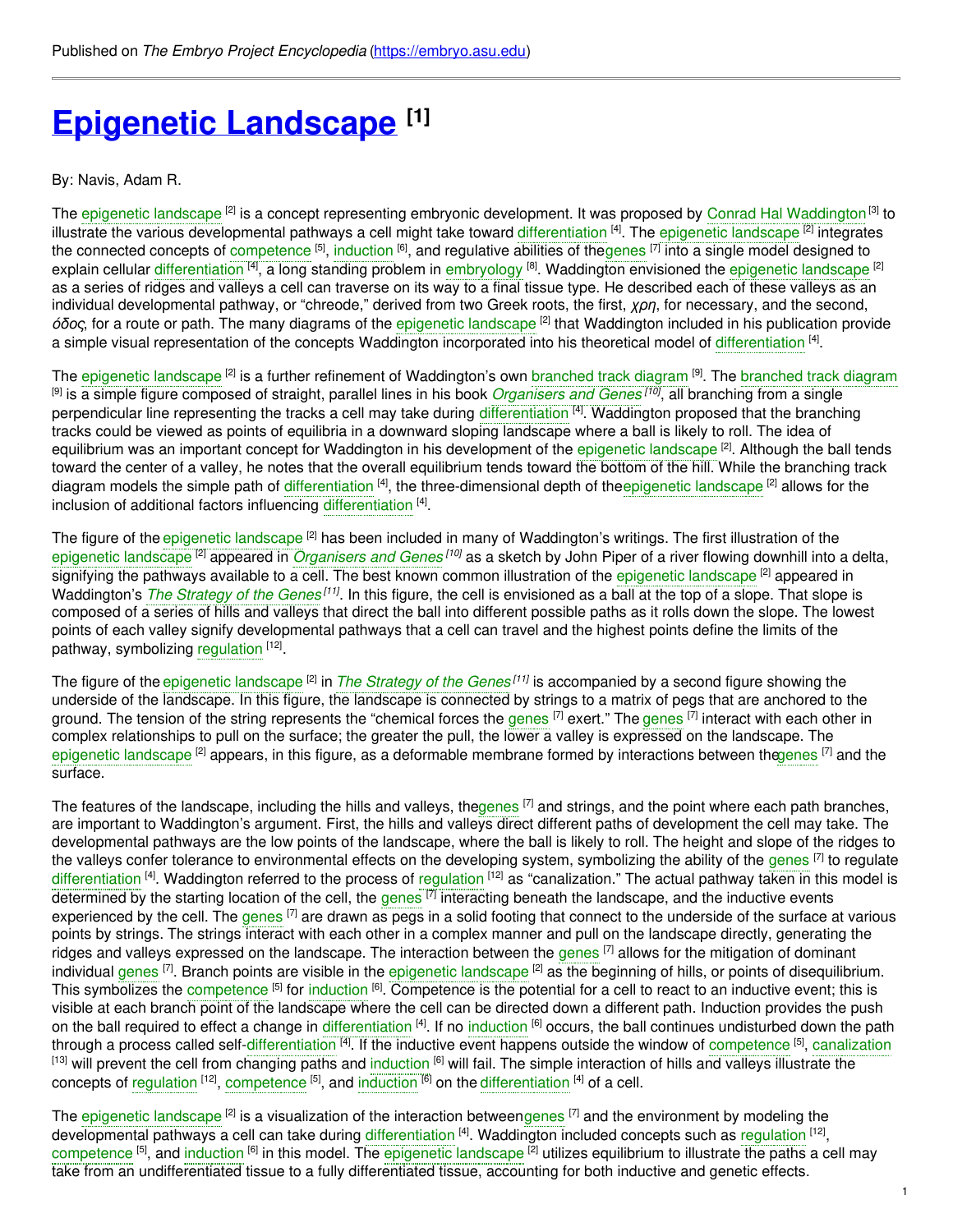## **Sources**

- 1. Gilbert, Scott F. "Diachronic Biology Meets Evo-Devo: C. H. Waddington's Approach to Evolutionary [Developmental](https://embryo.asu.edu/search?text=Developmental%20Biology) Biology [14] ." *American Zoologist* 40 (2000): 729–37.
- 2. Waddington, Conrad H. *[Organisers](https://embryo.asu.edu/search?text=Organisers%20and%20Genes) and Genes [10]* . Cambridge: [Cambridge](https://embryo.asu.edu/search?text=Cambridge%20University) University [15] Press, 1940.
- 3. Waddington, Conrad H. *The [Strategy](https://embryo.asu.edu/search?text=The%20Strategy%20of%20the%20Genes) of the Genes [11]* . London: Geo Allen & Unwin, 1957.

The epigenetic landscape is a concept representing embryonic development. It was proposed by Conrad Hal Waddington to illustrate the various developmental pathways a cell might take toward differentiation. The epigenetic landscape integrates the connected concepts of competence, induction, and regulative abilities of the genes into a single model designed to explain cellular differentiation, a long standing problem in embryology.

### **Subject**

[Waddington,](https://embryo.asu.edu/library-congress-subject-headings/waddington-c-h-conrad-hal-1905-1975) C. H. (Conrad Hal), 1905-1975 <sup>[16]</sup> [Epigenetics](https://embryo.asu.edu/library-congress-subject-headings/epigenetics) <sup>[17]</sup> Cell [differentiation](https://embryo.asu.edu/library-congress-subject-headings/cell-differentiation) <sup>[18]</sup> [Embryology](https://embryo.asu.edu/library-congress-subject-headings/embryology) <sup>[19]</sup> [Developmental](https://embryo.asu.edu/library-congress-subject-headings/developmental-biology) biology <sup>[20]</sup> [Genes](https://embryo.asu.edu/library-congress-subject-headings/genes)<sup>[21]</sup> Cellular control [mechanisms](https://embryo.asu.edu/library-congress-subject-headings/cellular-control-mechanisms)<sup>[22]</sup> [Epigenomics](https://embryo.asu.edu/medical-subject-headings/epigenomics)<sup>[23]</sup> [Embryonic](https://embryo.asu.edu/medical-subject-headings/embryonic-induction) Induction<sup>[24]</sup>

#### **Topic**

[Theories](https://embryo.asu.edu/topics/theories)<sup>[25]</sup>

#### **Publisher**

Arizona State University. School of Life Sciences. Center for Biology and Society. Embryo Project Encyclopedia.

#### **Rights**

© Arizona Board of Regents Licensed as Creative Commons Attribution-NonCommercial-Share Alike 3.0 Unported (CC BY-NC-SA 3.0) http://creativecommons.org/licenses/by-nc-sa/3.0/

#### **Format**

[Articles](https://embryo.asu.edu/formats/articles) <sup>[26]</sup>

**Last Modified** Wednesday, July 4, 2018 - 04:40

**DC Date Accessioned**

Tuesday, May 8, 2012 - 20:33

**DC Date Available** Tuesday, May 8, 2012 - 20:33

#### **DC Date Created**

2007-10-30

#### **DC Date Created Standard**

Tuesday, October 30, 2007 - 07:00

[Contact](https://embryo.asu.edu/contact) Us

© 2021 Arizona Board of Regents

The Embryo Project at Arizona State University, 1711 South Rural Road, Tempe Arizona 85287, United States

**Source URL:** https://embryo.asu.edu/pages/epigenetic-landscape

#### **Links**

- [3] https://embryo.asu.edu/search?text=Conrad%20Hal%20Waddington
- [4] https://embryo.asu.edu/search?text=differentiation
- [5] https://embryo.asu.edu/search?text=competence
- [6] https://embryo.asu.edu/search?text=induction
- [7] https://embryo.asu.edu/search?text=genes

<sup>[1]</sup> https://embryo.asu.edu/pages/epigenetic-landscape

<sup>[2]</sup> https://embryo.asu.edu/search?text=epigenetic%20landscape